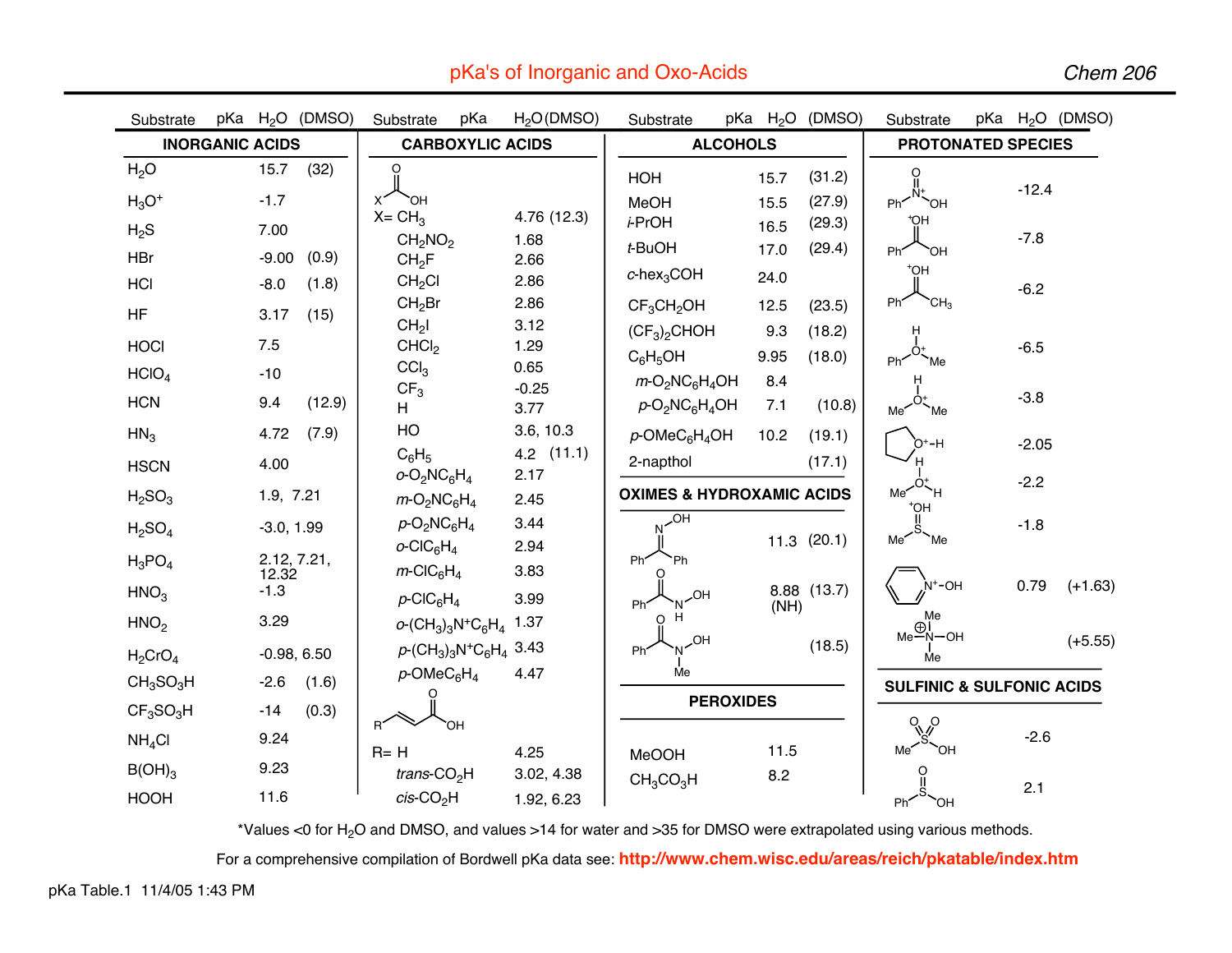## D.H. Ripin, D.A. Evans

pKa's of Nitrogen Acids



\*Values <0 for H2O and DMSO, and values >14 for water and >35 for DMSO were extrapolated using various methods.

For a comprehensive compilation of Bordwell pKa data see: **http://www.chem.wisc.edu/areas/reich/pkatable/index.htm** pKa Table.2 11/4/05 1:43 PM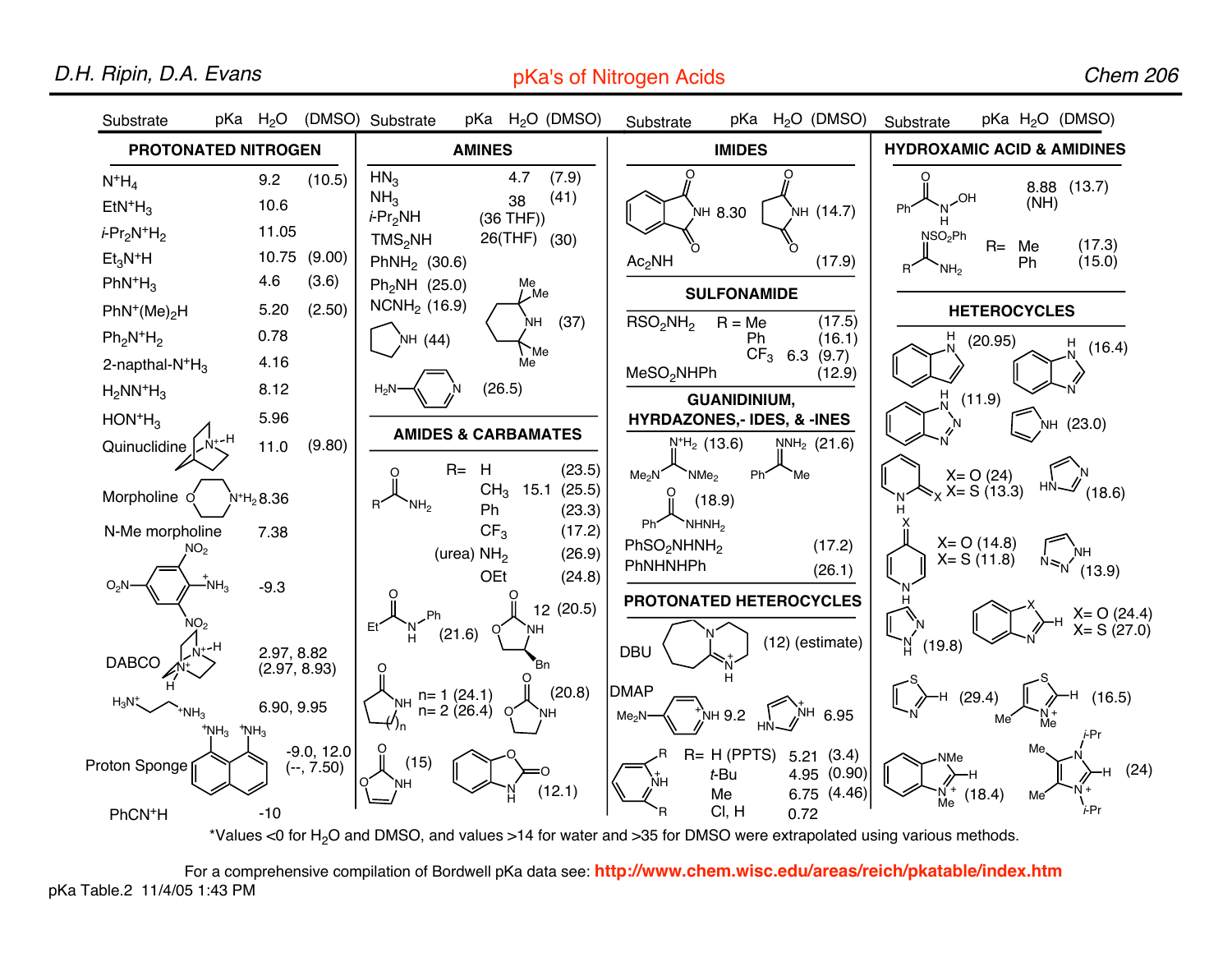| Substrate                         | pKa H <sub>2</sub> O (DMSO) |        | Substrate                |                                | pKa H <sub>2</sub> O (DMSO) |              | Substrate                       |                |   | pKa H <sub>2</sub> O (DMSO) | Substrate               |     | pKa $H_2O$ (DMSO) |
|-----------------------------------|-----------------------------|--------|--------------------------|--------------------------------|-----------------------------|--------------|---------------------------------|----------------|---|-----------------------------|-------------------------|-----|-------------------|
|                                   | <b>HYDROCARBONS</b>         |        |                          | <b>ESTERS</b>                  |                             |              |                                 | <b>KETONES</b> |   |                             | O                       |     |                   |
| $(Me)_{3}CH$                      | 53                          |        | O                        |                                | 24.5 (30.3)                 |              | O                               |                |   |                             |                         | Me` |                   |
| (Me) <sub>2</sub> CH <sub>2</sub> | 51                          |        | t-BuO <sup>.</sup><br>Me |                                |                             |              | Me <sup>®</sup>                 |                |   | (26.5)                      |                         |     |                   |
| $CH2=CH2$                         | 50                          |        |                          | .Ph                            |                             | (23.6)       | $X = H$<br>Ph                   |                |   | (19.8)                      | H<br>$X =$              |     | (24.7)            |
| CH <sub>4</sub>                   | 48                          | (56)   | $t$ -BuO                 |                                |                             |              | SPh<br>COCH <sub>3</sub>        |                | 9 | (18.7)<br>(13.3)            | OMe<br>NMe <sub>2</sub> |     | (25.7)<br>(27.5)  |
| $\bigwedge$                       | 46                          |        | EtO <sup>®</sup>         | $N^+Me_3$                      |                             | (20.0)       | SO <sub>2</sub> Ph<br>O         |                |   | (12.5)                      | Br                      |     | (23.8)            |
| $CH2=CHCH3$                       | 43                          | (44)   |                          |                                | 11                          | (14.2)       |                                 |                |   | 19-20 (27.1)                | CN<br>O                 |     | (22.0)            |
| PhH                               | 43                          |        | EtO <sup>®</sup>         | Me<br>Ω                        |                             |              | Et<br>Et                        |                |   |                             |                         |     |                   |
| PhCH <sub>3</sub>                 | 41                          | (43)   | MeO <sup>®</sup>         | OMe                            | 13                          | (15.7)       | i-Pr <sup>-</sup><br>'i-Pr<br>O |                |   | (28.3)                      | $\binom{n}{k}$          |     |                   |
| Ph <sub>2</sub> CH <sub>2</sub>   | 33.5                        | (32.2) |                          |                                |                             |              | $t$ -Bu $\bigcap$<br>Me         |                |   | (27.7)                      | $n=$<br>4               |     | (25.1)            |
| $Ph_3CH$                          | 31.5                        | (30.6) | MeO                      |                                |                             | (20.9)       |                                 |                |   | (26.3)                      | 5                       |     | (25.8)            |
| <b>HCCH</b>                       | 24                          |        | O                        |                                |                             |              | Ph'<br>i-Pr                     |                |   |                             | 6<br>7                  |     | (26.4)<br>(27.7)  |
| PhCCH                             | 23                          | (28.8) | LiO                      |                                |                             | [30.2 (THF)] | Phi                             |                |   |                             | 8                       |     | (27.4)            |
| $XC_6H_4CH_3$                     |                             |        |                          | <b>AMIDES</b>                  |                             |              | $X = H$                         |                |   | (24.7)                      |                         |     |                   |
| $X = p$ -CN                       |                             | (30.8) |                          |                                |                             | (26.6)       | CH <sub>3</sub><br>Ph           |                |   | (24.4)<br>(17.7)            |                         |     | (28.1)            |
| $p$ -NO <sub>2</sub>              |                             | (20.4) | Me <sub>2</sub> N        | .Ph                            |                             |              | COCH <sub>3</sub>               |                |   | (14.2)                      |                         |     |                   |
| p-COPh                            |                             | (26.9) |                          |                                |                             | (25.9)       | COPh                            |                |   | (13.3)<br>(10.2)            |                         |     | (29.0)            |
| Me-<br>Me                         |                             |        | Me <sub>2</sub> N        | SPh.                           |                             |              | CN<br>F                         |                |   | (21.6)                      |                         |     |                   |
| Me                                |                             | (26.1) |                          | N <sup>+</sup> Me <sub>3</sub> |                             | (24.9)       | OMe                             |                |   | (22.85)                     |                         |     | (25.5)            |
| Me                                |                             |        | $Et_2N$                  |                                |                             |              | OPh<br>SPh                      |                |   | (21.1)<br>(16.9)            |                         |     |                   |
|                                   | 20                          | (20.1) |                          | .CN                            |                             | (17.2)       | SePh                            |                |   | (18.6)                      |                         |     |                   |
|                                   |                             |        | O                        |                                |                             |              | NPh <sub>2</sub>                |                |   | (20.3)                      |                         |     | (32.4)            |
|                                   | 15                          | (18.0) | Me <sub>2</sub> N        | Me                             |                             | (18.2)       | $N^+Me3$<br>NO <sub>2</sub>     |                |   | (14.6)<br>(7.7)             | Me'<br>Me               |     |                   |
| H <sub>2</sub>                    | $\sim36$                    |        | Me <sub>2</sub> N<br>Me  |                                |                             | (25.7)       | SO <sub>2</sub> Ph              |                |   | (11.4)                      |                         |     |                   |

## D.H. Ripin, D.A. Evans pKa's of CH bonds in Hydrocarbons and Carbonyl Compounds

Chem 206

\*Values <0 for  $H_2O$  and DMSO, and values >14 for water and >35 for DMSO were extrapolated using various methods.

For a comprehensive compilation of Bordwell pKa data see: **http://www.chem.wisc.edu/areas/reich/pkatable/index.htm**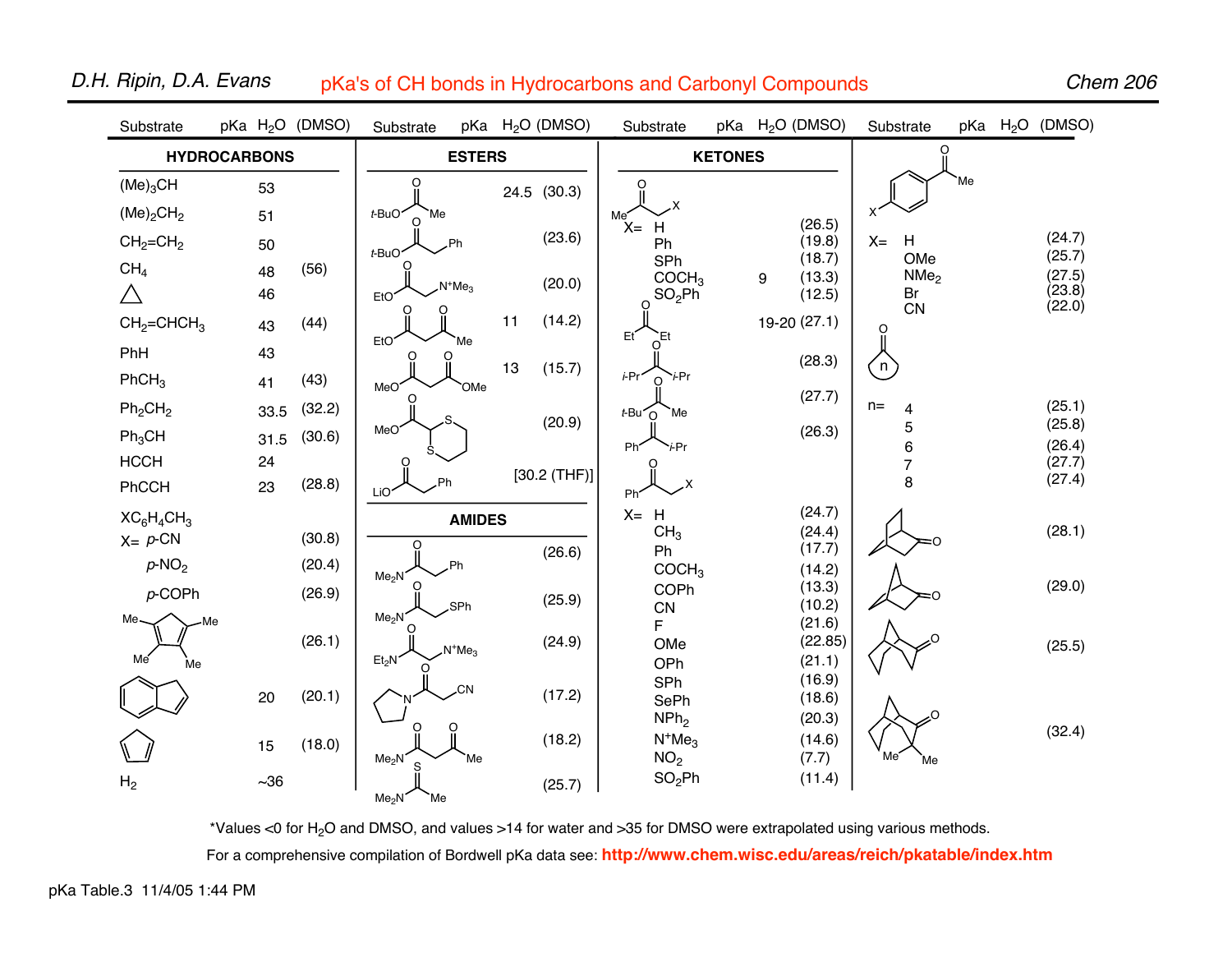| D.H. Ripin, D.A. Evans | pKa's of CH bonds at Nitrile, Heteroaromatic, and Sulfur Substituted Carbon |  |
|------------------------|-----------------------------------------------------------------------------|--|
|------------------------|-----------------------------------------------------------------------------|--|

Chem 206

| Substrate                                                                                                                                                 | pKa H <sub>2</sub> O | (DMSO)                                                                                                     | Substrate                                                                                                                                                                                                                                                                                        |  | $pKa$ $H_2O$ | (DMSO)                                                                                                                             | Substrate                                                                                                                                    |                  | $pKa$ $H_2O$ | (DMSO)                                                                               | Substrate pKa H <sub>2</sub> O (DMSO)                                                                                                                                                      |  |  |                                                                                                                                                               |  |  |
|-----------------------------------------------------------------------------------------------------------------------------------------------------------|----------------------|------------------------------------------------------------------------------------------------------------|--------------------------------------------------------------------------------------------------------------------------------------------------------------------------------------------------------------------------------------------------------------------------------------------------|--|--------------|------------------------------------------------------------------------------------------------------------------------------------|----------------------------------------------------------------------------------------------------------------------------------------------|------------------|--------------|--------------------------------------------------------------------------------------|--------------------------------------------------------------------------------------------------------------------------------------------------------------------------------------------|--|--|---------------------------------------------------------------------------------------------------------------------------------------------------------------|--|--|
| <b>NITRILES</b>                                                                                                                                           |                      |                                                                                                            | <b>SULFIDES</b>                                                                                                                                                                                                                                                                                  |  |              |                                                                                                                                    | <b>SULFOXIDES</b>                                                                                                                            |                  |              |                                                                                      | <b>SULFONES</b>                                                                                                                                                                            |  |  |                                                                                                                                                               |  |  |
| $NC_{\diagdown}$ X<br>$X =$<br>H<br>CH <sub>3</sub><br>Ph<br>COPh<br>CONR <sub>2</sub><br>CO <sub>2</sub> Et<br>CN<br>OPh<br>$N^+Me3$<br>SPh<br>$SO_2$ Ph | 11                   | (31.3)<br>(32.5)<br>(21.9)<br>(10.2)<br>(17.1)<br>(13.1)<br>(11.1)<br>(28.1)<br>(20.6)<br>(20.8)<br>(12.0) | PhSCH <sub>2</sub> X<br>Ph<br>$X =$<br>CN<br>COCH <sub>3</sub><br>COPh<br>NO <sub>2</sub><br>SP <sub>h</sub><br>SO <sub>2</sub> Ph<br>SO <sub>2</sub> CF <sub>3</sub><br>$PO\bar{P}h_2$<br>MeSCH <sub>2</sub> SO <sub>2</sub> Ph<br>PhSCHPh <sub>2</sub><br>(PhS) <sub>3</sub> CH<br>$(PrS)_3CH$ |  |              | (30.8)<br>(20.8)<br>(18.7)<br>(16.9)<br>$(11.8)$<br>$(30.8)$<br>(20.5)<br>(11.0)<br>(24.9)<br>(23.4)<br>(26.7)<br>(22.8)<br>(31.3) | O<br>Me <sup>2</sup><br>$X =$<br>H<br>Ph<br>SPh<br>O<br>Ph'<br>$X =$<br>H<br>Ph<br>SOPh<br>CHPh <sub>2</sub><br>Ph <sup>2</sup><br>$Me3S+=O$ | <b>SULFONIUM</b> |              | $(35.1)$<br>$(29.0)$<br>$(29.0)$<br>$(33)$<br>$(27.2)$<br>(18.2)<br>(24.5)<br>(18.2) | $^{0}$ $^{0}$<br>Ph'<br>$X = H$<br>CH <sub>3</sub><br>$t$ -Bu<br>Ph<br>$CH=CH2$<br>CH=CHPh<br><b>CCH</b><br><b>CCPh</b><br>COPh<br>COMe<br>OPh<br>$N^+Me3$<br><b>CN</b><br>NO <sub>2</sub> |  |  | (29.0)<br>$(31.0)$<br>$(31.2)$<br>(23.4)<br>(22.5)<br>(20.2)<br>(22.1)<br>(17.8)<br>(11.4)<br>(12.5)<br>(27.9)<br>$(19.4)$<br>$(12.0)$<br>$(7.1)$<br>$(23.5)$ |  |  |
| <b>HETERO-AROMATICS</b>                                                                                                                                   |                      |                                                                                                            | Me                                                                                                                                                                                                                                                                                               |  |              |                                                                                                                                    | Me                                                                                                                                           |                  |              | (16.3)                                                                               | SMe<br>SPh                                                                                                                                                                                 |  |  | (20.5)                                                                                                                                                        |  |  |
|                                                                                                                                                           |                      | (28.2)                                                                                                     | (PhS) <sub>2</sub> CHPh                                                                                                                                                                                                                                                                          |  |              | (30.5)<br>(23.0)                                                                                                                   | CH <sub>2</sub> Ph<br>Ph'<br><b>SULFIMIDES &amp; SULFOXIMINES</b><br><b>NTs</b>                                                              |                  |              |                                                                                      | SO <sub>2</sub> Ph<br>PP <sub>h</sub><br>ი<br>CHPh <sub>2</sub><br>Ph <sup>-</sup>                                                                                                         |  |  | (12.2)<br>(20.2)<br>(22.3)                                                                                                                                    |  |  |
|                                                                                                                                                           |                      | (30.1)                                                                                                     |                                                                                                                                                                                                                                                                                                  |  |              |                                                                                                                                    | Ph'<br>ΈR<br>$R =$<br>Me                                                                                                                     |                  |              |                                                                                      | $\alpha$<br>Me <sup>®</sup><br>Мe                                                                                                                                                          |  |  | (31.1)                                                                                                                                                        |  |  |
|                                                                                                                                                           |                      | (26.7)                                                                                                     | Ph<br>$X =$<br>CO <sub>2</sub> Me<br>CN                                                                                                                                                                                                                                                          |  |              | (30.7)<br>(20.8)<br>(19.1)                                                                                                         | i-Pr<br>N <sub>Ts</sub><br>৹<br>Ph'<br>Me`                                                                                                   |                  |              | $(27.6)$<br>$(30.7)$<br>(24.5)                                                       | O<br>O<br>$CF_3$<br>Me<br>$\Omega$                                                                                                                                                         |  |  | (18.8)                                                                                                                                                        |  |  |
| Ph                                                                                                                                                        |                      | (25.2)                                                                                                     | RSCH <sub>2</sub> CN<br>Me<br>$R =$<br>Et                                                                                                                                                                                                                                                        |  |              | (24.3)<br>(24.0)                                                                                                                   | <b>NMe</b><br>$\alpha$<br>Ph <sup>2</sup><br>`Me                                                                                             |                  |              | (33)                                                                                 | CF <sub>3</sub><br>' <i>i</i> -Pr<br>$O\sqrt{2}$                                                                                                                                           |  |  | (21.8)                                                                                                                                                        |  |  |
| O <sup>-</sup>                                                                                                                                            |                      | (30.2)                                                                                                     | i-Pr<br>$t$ -Bu                                                                                                                                                                                                                                                                                  |  |              | (23.6)<br>(22.9)                                                                                                                   | $O_{\psi_0}$<br>$N^+Me_2$<br>Ph <sup>-</sup><br>`Me<br>NT <sub>s</sub><br>$O_{\!\!\!\chi\!/\!\!\!/\!/}$                                      |                  |              | (14.4)                                                                               | CF <sub>3</sub><br>$\circ$<br>$\circ$                                                                                                                                                      |  |  | (26.6)<br>(32.8)                                                                                                                                              |  |  |
|                                                                                                                                                           |                      | (30.0)                                                                                                     | PhSCH=CHCH <sub>2</sub> SPh<br><b>BuSH</b><br>PhSH                                                                                                                                                                                                                                               |  | $\approx 7$  | (26.3)<br>$10-11(17.0)$<br>(10.3)                                                                                                  | CH <sub>2</sub> CI<br>Ph'                                                                                                                    |                  |              | (20.7)                                                                               | Et <sup>2</sup><br>Et<br>(PhSO <sub>2</sub> ) <sub>2</sub> CH <sub>2</sub> Me                                                                                                              |  |  | (14.3)                                                                                                                                                        |  |  |

\*Values <0 for H2O and DMSO, and values >14 for water and >35 for DMSO were extrapolated using various methods.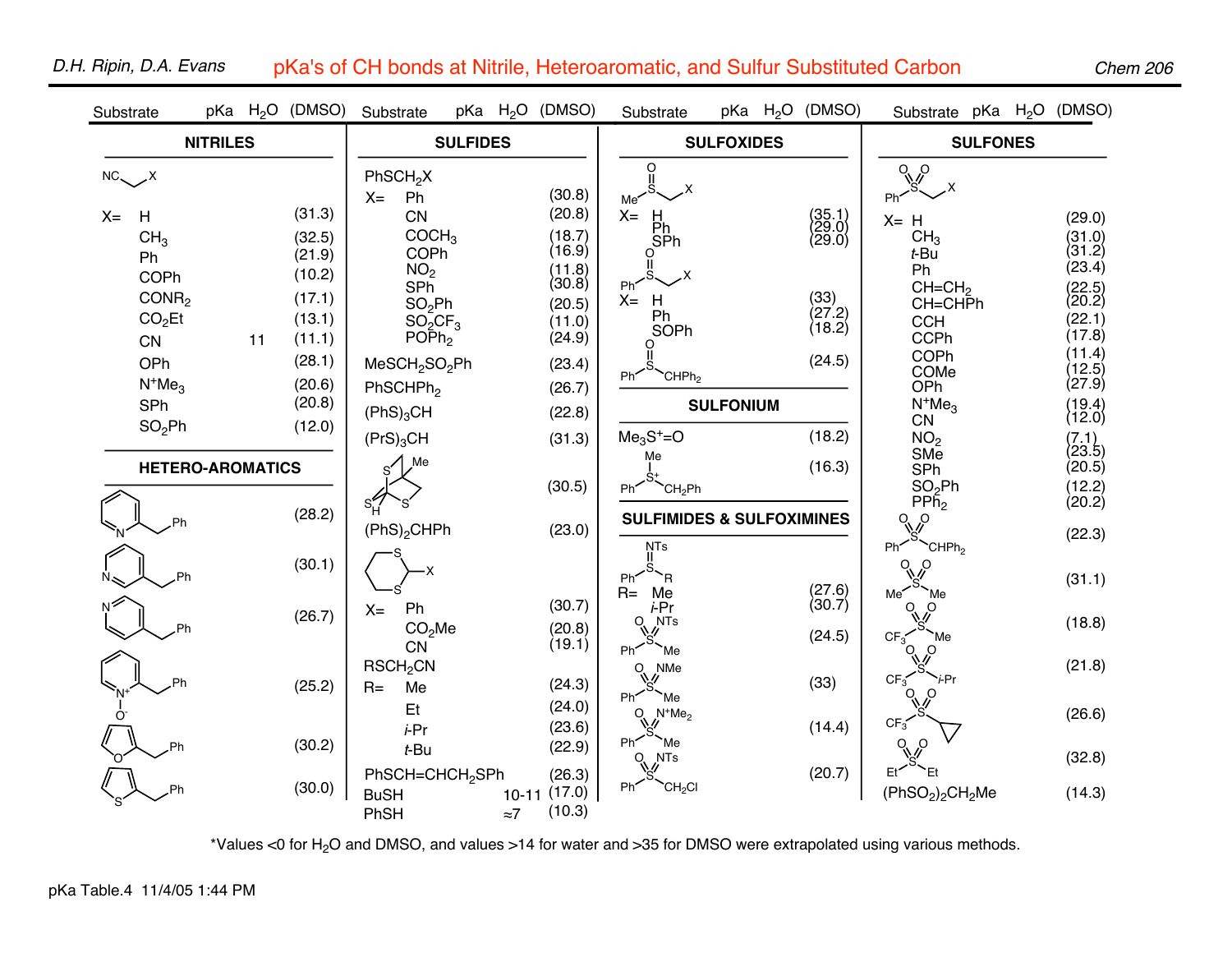| Substrate                                                                                                                             | pKa                                   | $H_2O$ | (DMSO)                                        | Substrate                                                                                                             |                                         |  | pKa H <sub>2</sub> O (DMSO)                               | Substrate        |                                                                                                                                                     | pKa                                        |              | $H2O$ (DMSO)                                                      | <b>REFERENCES</b>                                                                                                                                                                                                                                           |  |  |  |
|---------------------------------------------------------------------------------------------------------------------------------------|---------------------------------------|--------|-----------------------------------------------|-----------------------------------------------------------------------------------------------------------------------|-----------------------------------------|--|-----------------------------------------------------------|------------------|-----------------------------------------------------------------------------------------------------------------------------------------------------|--------------------------------------------|--------------|-------------------------------------------------------------------|-------------------------------------------------------------------------------------------------------------------------------------------------------------------------------------------------------------------------------------------------------------|--|--|--|
| <b>ETHERS</b>                                                                                                                         |                                       |        | <b>PHOSPHONIUM</b>                            | <b>NITRO</b>                                                                                                          |                                         |  |                                                           |                  | DMSO:                                                                                                                                               |                                            |              |                                                                   |                                                                                                                                                                                                                                                             |  |  |  |
| CH <sub>3</sub> OPh<br>MeOCH <sub>2</sub> SO <sub>2</sub> Ph<br>PhOCH <sub>2</sub> SO <sub>2</sub> Ph<br>PhOCH <sub>2</sub> CN<br>MeO |                                       |        | (49)<br>(30.7)<br>(27.9)<br>(28.1)<br>(22.85) | $P^+H_4$<br>$MeP+H3$<br>$Et_3P^+H$<br>$Ph_3P^+CH_3$<br>$Ph_3P^+$ <i>i</i> -Pr<br>$Ph_3P^+CH_2COPh$<br>$Ph_3P^+CH_2CN$ |                                         |  | $-14$<br>2.7<br>9.1<br>(22.4)<br>(21.2)<br>(6.2)<br>(7.0) | RNO <sub>2</sub> | $R = CH3$<br>CH <sub>2</sub> Me<br>CHMe <sub>2</sub><br>CH <sub>2</sub> Ph<br>$CH2$ Bn<br>CH <sub>2</sub> SPh<br>CH <sub>2</sub> SO <sub>2</sub> Ph |                                            | $\approx 10$ | (17.2)<br>(16.7)<br>(16.9)<br>(12.2)<br>(16.2)<br>(11.8)<br>(7.1) | JACS 97, 7007 (1975)<br>JACS 97, 7160 (1975)<br>JACS 97, 442 (1975)<br>JACS 105, 6188 (1983)<br>JOC 41, 1883 (1976)<br>JOC 41, 1885 (1976)<br>JOC 41, 2786 (1976)<br>JOC 41, 2508 (1976)<br>JOC 42, 1817 (1977)<br>JOC 42, 321 (1977)<br>JOC 42, 326 (1977) |  |  |  |
|                                                                                                                                       | <b>SELENIDES</b>                      |        |                                               | <b>PHOSPONATES &amp;</b><br><b>PHOSPHINE OXIDES</b>                                                                   | CH <sub>2</sub> COPh<br>(7.7)<br>$O_2N$ |  |                                                           |                  |                                                                                                                                                     | JOC 43, 3113 (1978)<br>JOC 43, 3095 (1978) |              |                                                                   |                                                                                                                                                                                                                                                             |  |  |  |
| PhSe                                                                                                                                  | Ph                                    |        | (18.6)                                        | O<br>$(E1O)2P$ X                                                                                                      |                                         |  |                                                           |                  | n                                                                                                                                                   |                                            |              |                                                                   | JOC 43, 1764 (1978)<br>JOC 45, 3325 (1980)<br>JOC 45, 3305 (1980)                                                                                                                                                                                           |  |  |  |
| PhSeCHPh <sub>2</sub><br>(PhSe) <sub>2</sub> CH <sub>2</sub>                                                                          |                                       |        | (27.5)<br>(31.3)                              | Ph<br>$X =$<br><b>CN</b><br>CO <sub>2</sub> Et                                                                        |                                         |  | (27.6)<br>(16.4)<br>(18.6)                                | $n=$             | 3<br>4                                                                                                                                              |                                            |              | (26.9)<br>(17.8)                                                  | JOC 45, 3884 (1980)<br>JOC 46, 4327 (1981)<br>JOC 46, 632 (1981)<br>JOC 47, 3224 (1982)                                                                                                                                                                     |  |  |  |
| PhSeCH <sub>2</sub> Ph<br>PhSeCH=CHCH <sub>2</sub> SePh                                                                               |                                       |        | (31.0)<br>(27.2)                              | CI<br>SiMe <sub>3</sub>                                                                                               |                                         |  | (26.2)<br>(28.8)                                          |                  | 5<br>6<br>$\overline{7}$                                                                                                                            |                                            |              | (16.0)<br>(17.9)<br>(15.8)                                        | JOC 47, 2504 (1982)<br>Acc. Chem. Res. 21, 456 (1988)<br>Unpublished results of F. Bordwell                                                                                                                                                                 |  |  |  |
|                                                                                                                                       | <b>AMMONIUM</b>                       |        |                                               | ဂူ<br>$Ph_2P$<br>$\mathsf{X}_{\mathsf{S}}$<br>SPh<br>$X =$                                                            |                                         |  | (24.9)                                                    |                  | <b>IMINES</b>                                                                                                                                       |                                            |              |                                                                   | Water:<br>Advanced Org. Chem., 3rd Ed.                                                                                                                                                                                                                      |  |  |  |
| $Me3N+CH2X$<br>$X = CN$                                                                                                               |                                       |        | (20.6)                                        | <b>CN</b>                                                                                                             |                                         |  | (16.9)                                                    | Ph'              | Ph                                                                                                                                                  |                                            |              | (24.3)                                                            | J. March (1985)<br>Unpublished results of W. P. Jencks                                                                                                                                                                                                      |  |  |  |
| CO <sub>2</sub> Et                                                                                                                    | $SO_2$ Ph<br>(19.4)<br>(14.6)<br>COPh |        | (20.0)                                        | <b>PHOSPHINES</b><br>$Ph_2PCH_2PPh_2$<br>(29.9)                                                                       |                                         |  |                                                           |                  | Oxime ethers are $\sim$ 10 pka units less<br>acidic than their ketone counterparts<br>Streitwieser, JOC 1991, 56, 1989                              |                                            |              |                                                                   | THF:<br>JACS 110, 5705 (1988)<br>See cited website below for additional                                                                                                                                                                                     |  |  |  |
| CONEt <sub>2</sub>                                                                                                                    |                                       |        | (24.9)                                        | $Ph_2PCH_2SO_2Ph$                                                                                                     |                                         |  | (20.2)                                                    |                  |                                                                                                                                                     |                                            |              |                                                                   | data                                                                                                                                                                                                                                                        |  |  |  |

\*Values <0 for H<sub>2</sub>O and DMSO, and values >14 for water and >35 for DMSO were extrapolated using various methods.

For a comprehensive compilation of Brodwell pKa data see: **http://www.chem.wisc.edu/areas/reich/pkatable/index.htm** pKa Table.5 11/4/05 1:45 PM